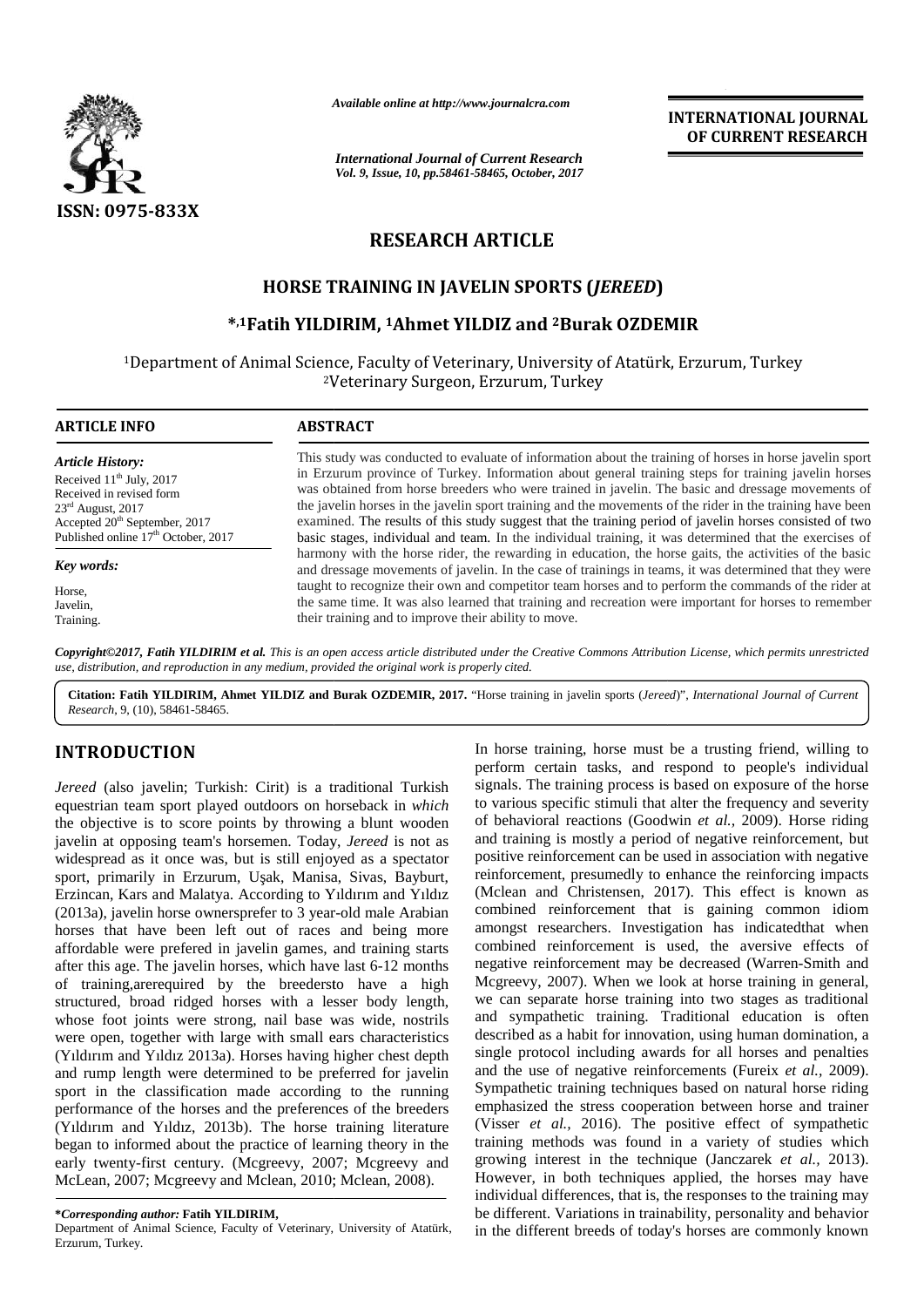(Duberstein and Gilkeson, 2010; Gorecka-Bruzda and Jezierski, 2010; Lloyd *et al.,* 2008). Also, according to each horse sport, there are differences in the way horses's trained. There are many horse training studies conducted by researchers, but there are not any studies on the training of javelin horses. The objective of this experiment was to investigate how javelin horses in Erzurum province of Turkey were trained and which stages of training were formed.

### **MATERIALS AND METHODS**

In this study, the general education level of the javelin breeders is low, and the fact that any training research in javelin training is not done before, forced us to make face to face interviews with breeders. For this purpose, five breeders were selected among the approximately fiftyjavelin horse breeders in Turkey's Erzurum region. The reason for their selection criterion in the small working pool, they are the best trainers in this area. In addition, the champion team trainers are getting out of this area almost every year.We were taken general opion of five people who enjoy the training of javelin horse and like of the breeders on how to train horses and the information obtained from them was compiled. Then, in order to calculate the values of the information received from these breeder, a questionnaire was conducted to find out how the horses were training of the 100 javelin horse breeders in the region. According to the information given by people who are said to be good javelin trainer, the questionnaire was created. The purpose of such a method is to make sure that the questions are both in the way they understand, and how many breeder do what the trainers do. That is, we did not want to be directed to breeders without asking them, with our own surveys. We wanted to learn the facts. Because there are not any documents on how to train these horses before.The ages of the breeders participating in the survey ranged from 14 to 61 years (Mean $\pm$ SD = 34.67 $\pm$ 12.19). In the questionnaire, both general information was obtained and the breeders were asked to determine the preference orders about the predetermined data. In the evaluation of the training of horses, we made the right choice from the most preferred to the least preferred (High, Middle, Poor, Least, respectively). The data are presented as percentage values.

## **RESULTS**

According to the results of research, the training of javelin horses consist of two stages, individual and team, each stage made up for particular tasks to be achieved.The preference rates of rewarding, walking types and basic movements, which are considered important by breeders, is shown in the Table 1. Besides, the informations on the auxiliary, team training variables and stimulation equipments of the horse is demonstrated in the Table 2.

### **Individual training**

In the individual training, it was determined that the exercises of harmony with the horse rider, the rewarding in education, the horse gaits, the activities of the basic and dressage movements of javelin. The most effective way of shaping the temperament balance between horse andrider is that each rider must personally feed and groom his own horse. It was observed that it took a while to get used to the new objects (the appropriate horse reins, bit and saddles for the javelin sport) for the horses rely on the breeder.When the horses make the desired movement as a reward, they are given feed (29%), parsley (13%), and carrots (58%) for their food. The walk (23%), trot (5%) and gallop (72%) gait types were found to be more important than the others in javelin horses. The first horse riding times should not be longer and the horse should be expected to get used to rider weight. Furthermore, the longtime gallop studies are not performed, because the equilibrium harmony between horse and rider does not develop in the first training time. Horses obtained from horse races are usually trained in flat racing and speed. However, in the basic training of the javelin horse, the sudden stop (7%), turn (2%) and exit (91%) movements are more important than the race horses. For the reasons of the sudden stop movement are the trainer harshly apply reintension to horse or/and moves right and left with thigh on the horse and destroys the balance. In another specific movement, the turn, is the rider tries to pull the reins of the horse in the direction of turning, and the foot in the same direction must hang down the horse's paunch by hanging down. At the same time, the thigh of the rider on the other side is press on the horse ribs, and the horse turnsinstantly. Ultimately, as to the sudden exit motion, the trainer is warned by pulling the horse's reins at first, then the reins are released by stimulation with the stirrups, and the moves are made at the same time. During this movement, the horses are kept from the mane and pulled a little to provide the horse exit. Communication between horse and rider is very important during this movement. The horse must be ready for the command of the rider and it must wait for the next movement.In the auxiliary training movementsof the javelin horse were carried out four different training. These; To stand flat of the horse (23%): The trainer speak to horse, and calm by pattingvia neck slapping.To ride a horse in the 8-figure (1%): Slow and medium speed of the horse in the javelin area ride in the 8-figure.Cutting (catching) (58%): The horses trained by trainers cut the speed when they see a horse in front of them and they do not want to get too close to the horse in front. To prevent this status, as long as the opponent movements, rider should exitthe other side of the horses. When a rival horse is caught, the rider must reduce the speed of his horse and the rider must go a few meters together rival. The horse must be accustom in this position and fear of the competitor horse should be hindered. To throw javelin (wood stick) on the horse (18%): It is training that the trainer must use thigh (64%), sound (4%), stirrups (8%) and reins (24%) all together. The horse are trained informations on how to position the thigh, sound, stirrups and rein movements taught by riders during javelin throwing. It must be warned by the horse's reins or stirrups before throwing the javelin. During the javelin throwing and immediately after the head of the horse should be held tight with the help of the reins. Otherwise, it is inevitable to have an accident with the horse.

### **Team training**

Training in teams begins with repetition of movements taught in individual training with other horses. In this training, a horse with a new participating and a horse with previous training experience start to train side by side, and then the training together with other horses are repeated. The lines of the javelin area are drawn, and the horse learns and adapts to the area lines (18%). The horses are taught to recognize their own and competitor team horses and to perform the commands of the rider at the same time (67%). The horses are standing side by side, their own sudden movement while the horse is still standing, avoiding collision with other horses during the move, preparing themselves before the command by the rider, and getting used to the voice of the rider (15%).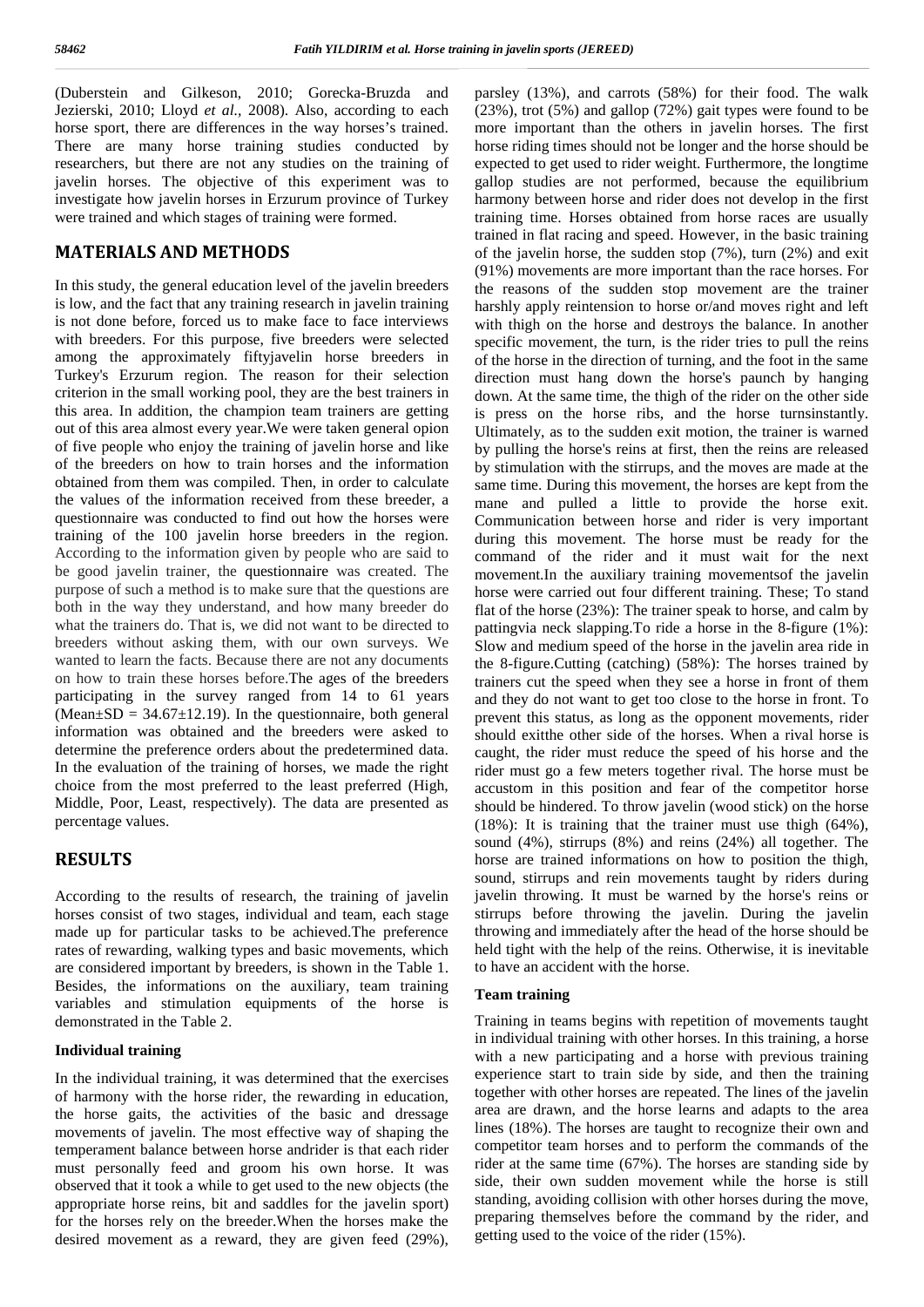| Table 1. Preferance status of the education and training levels of participant breeders, the individual training variables in the horse |  |
|-----------------------------------------------------------------------------------------------------------------------------------------|--|
| training $(n = 100)$                                                                                                                    |  |

| Level of education            | Primary           | Secondary | High   | Collage       | Post graduate | lliterate |  |
|-------------------------------|-------------------|-----------|--------|---------------|---------------|-----------|--|
| %                             | 18                | 33        | 37     | 9             |               | 2         |  |
| Level of trainer              | Excellent         | High      | Middle | Poor          | Least         |           |  |
| %                             | 22                | 41        | 27     | 5             | 5             |           |  |
| Individual training variables | Preferability (%) |           |        |               |               |           |  |
| Variables                     | High              |           | Middle |               | Poor          |           |  |
| Rewarding                     |                   |           |        |               |               |           |  |
| Feed                          | 29                |           | 24     |               | 47            |           |  |
| Parsley                       | 13                |           | 51     |               | 36            |           |  |
| Carrot                        | 58                |           | 25     |               | 17            |           |  |
| Gait types                    |                   |           |        |               |               |           |  |
| Walk                          | 23                |           | 43     |               | 34            |           |  |
| Trot                          | 5                 |           | 47     |               | 48            |           |  |
| Gallop                        | 72                |           | 10     |               | 18            |           |  |
| Basic movement                |                   |           |        |               |               |           |  |
| Sudden stop                   |                   |           | 28     |               | 65            |           |  |
| Turn                          |                   |           | 65     |               | 33            |           |  |
| Exit                          |                   | 91        |        | $\mathcal{I}$ |               | ◠         |  |

**Table 2. Preferance status of the auxiliary and team training variables, stimulation equipments of the horse in the horse training**  $(n = 100)$ 

|                                               | Preferability (%) |        |      |       |  |
|-----------------------------------------------|-------------------|--------|------|-------|--|
| <b>Variables</b>                              | High              | Middle | Poor | Least |  |
| <b>Auxiliary training movements</b>           |                   |        |      |       |  |
| To stand flat of the horse                    | 23                | 11     | 38   | 28    |  |
| To ride a horse in the 8-figure               |                   | 11     | 33   | 55    |  |
| Cutting (catching)                            | 58                | 35     |      |       |  |
| To throw javelin (wood stick) on the horse    | 18                | 43     | 22   | 17    |  |
| The horse stimulation equipment of trainer    |                   |        |      |       |  |
| Sound                                         | 4                 | 24     | 36   | 36    |  |
| Stirrup                                       | 8                 | 18     | 36   | 38    |  |
| Rein                                          | 24                | 43     | 19   | 14    |  |
| Thigh                                         | 64                | 15     | 9    | 12    |  |
| <b>Team trainings variables</b>               |                   |        |      |       |  |
| Adapting to the area lines                    | 18                | 33     | 34   | 15    |  |
| Recognizing to own and competitor team horses |                   | 8      | 26   | 66    |  |
| Performing to commands of the trainer         | 67                | 22     |      | 4     |  |
| Accomodating to voice of the trainer          | 15                | 37     | 33   | 15    |  |

The voice of the trainer should be quietly when he sees his team's horses, but loudly when he sees his opponent's team horses. These trainings are taught to the horse by repeatedly working in their own team and in other teams. Javelin horses should be trained at least a few days in a week. It has been determined that it is difficult to play in the next period when the horse is not trained for a length of time. It is of utmost importance to repeat the training so that the horse does not forget the javelin rules of the javelin sports and not lose the rhythm that it has caught with the rider. At the same time, the exercises and competitions held bring out the deficiencies and mistakes in both the javelin and the horse rider. Therefore, this condition gives us opportunity to compensate these mistakes. Training and recreation arealso important for horses to remember their training and to improve their ability to move. Regular exercise of the javelin horse will ensure that we get a horse which is ready, smooth, strong, and conditioned.

## **DISCUSSION**

In commonplace horse training models, the behavioral training model admits the well-developed recall of horses (DeAraugo *et al.,* 2014). The horse may not necessarily ''confidence'' the rider, but, reacts to trained cues that are modulated by arousal, affective states, and attachment levels. The horses are not culpable participants in training, and they learn through the right timing practice of positive and negative reinforcement programmes (McGreevy and McLean, 2010). Hence, it may be

important to give individual training to the horses, usually trained in flat racing and speed, coming out of races with a certain training. That is to say that the riders themselves deal with the horses in terms of behavioral training. In generally, the habituation refers to the process of response decrease, while desensitisation techniques refer to the methods applied to achieve habituation.In combination approach conditioning with the systematic desensitisation, which a gradual habituation to arousing stimulus, exploits the natural tendency of horse to explore and approach unknown objects (Mclean and Christensen, 2017). The combination applies is used to conquer fear of javelin horse that are afraid of new objects.In the present study, when the horses make the desired response, giving the carrot as a reward, it is described as the positive reinforcement by some researcher (Mclean and Christensen, 2017). According to this researcher, the positive reinforcement has usually been inadequately managed in horse training due to anthropomorphic opinion systems and overestimation of equine cognitive talents. However, the use of positive reinforcement has seen a noticeable increase in popularity in horse training in the last decades. In the javelin sport, horses tire very quickly, because they have to run a lot and have to maneuver. When they are tire during the game, they can reduce their tiredness via walk, type of slow gait, and so this type of walk can be permitted for takinga long distance. The horse, tired of other gait patterns, can be rested by passing to walk (Arpacık, 1996; Emiro lu and Yüksel, 2009; Yarkın, 1962). Therefore, this gait is very important for resting the horses.The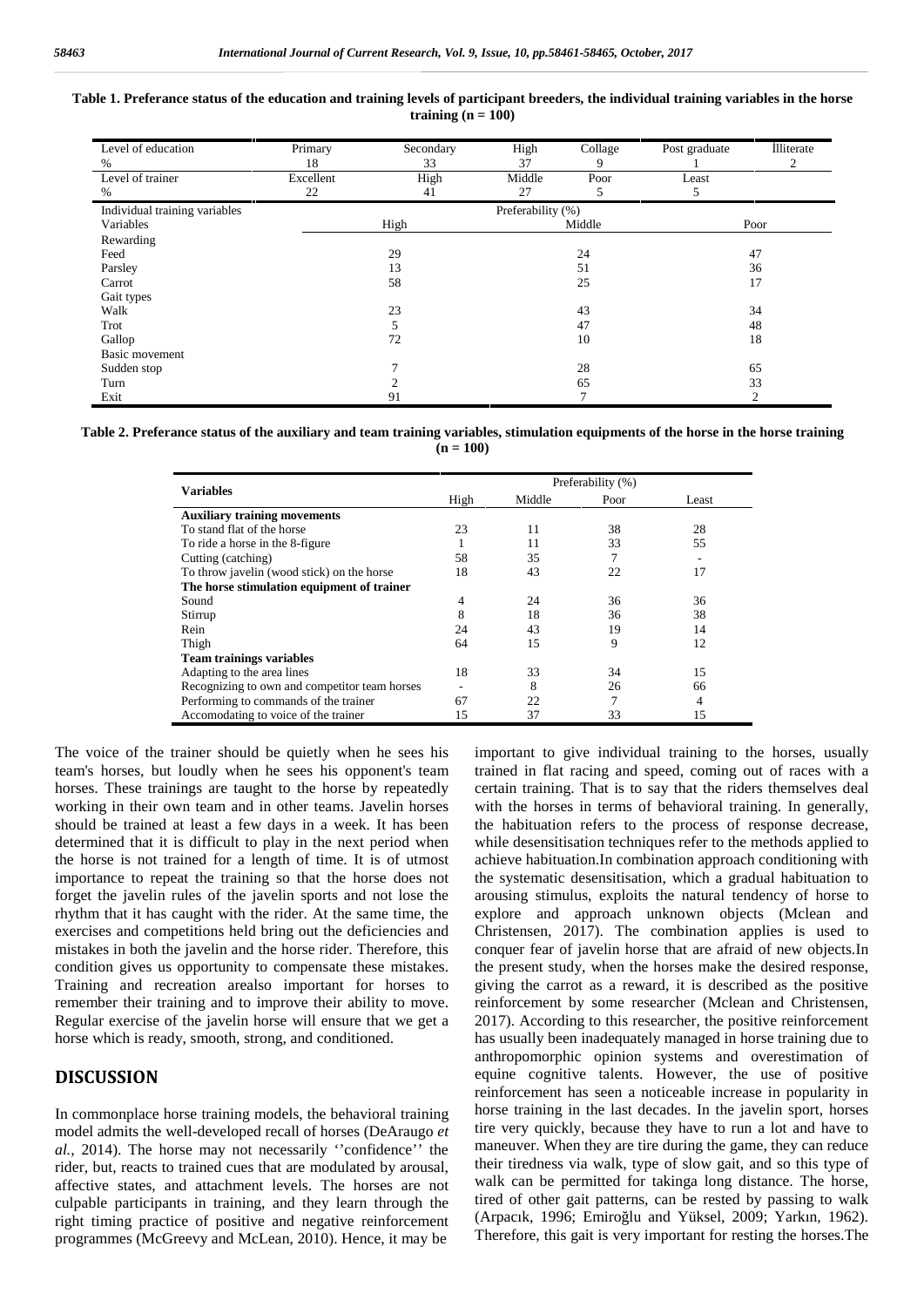duration of the javelin game (about 80 minutes) and the long distance (about 250 meters in a single round go and return throughout the area) require constant movement of the horse, which causes fatigue. In the trot, another type of gait, the horse can walk longer hours. In other words, the longest distance of a horse in a trot is the type of walking that can go in a short time (Arpacık, 1996; Batu, 1962;Yarkın, 1962). So, this gait type helps to prevent the quick tiredness of the horse.The gallop is the fastest gait type (Yilmaz and Ertu rul, 2013). So, it is preferred thatthe opponent horse in the javelin sport is used to catch or escape from it.The sudden stop, turn and exit movements, which is basic training of the javelin horse, is applied negative reinforcement rules. Negative reinforcement in outstandingexercise of horse training requires the training of responses and,variations in response that are congruent with differences in pressure signals of reins, seat, legs and rider posture so as to facilitate speed, direction, stride length, gait control and posture. It is likely that when signal strengths of particular signals (e.g. the bit and the spur) exceed a certain pressure threshold that are wellbeing implications for horses (Mclean and Christensen, 2017). Therefore, the javelin horse trainers are trained in the optimal use of negative reinforcement.

In the auxiliary training movements of the javelin horse were  $\frac{1}{\text{Turkish}}$ typically carried out together positive and negative reinforcement procedures. In the positive reinforcement, it was observed that the riders talked to the horses and slapping them. According to a widespread belief that patting horses via neck slapping is rewarding for the horse (Mclean and Christensen, 2017), but some researcher has shown that wither scratching is more rewarding than patting (Thorbergson *et al.,* 2016). In the rules of negative reinforcement, it was observed that the applications we mentioned in the basic trainings were repeated.Javelin horses come across with many dangers due to position in the races. The calmness has long been emphasised as a significant element in horse training, both the welfare of horse (De la Guérinière *et al.,* 2014; German National Equestrian Federation, 1997; Grisone, 2014), and the safety of riders. Indeed, one of the most common cause of human accidents associated with horses is due to their fear reactions (Keeling *et al.,* 1999; Thomas *et al.,* 2006). For this reason, javelin horses should continue to train by a trainer until the fear of rival horse is eliminated. Otherwise, many unwanted situations are encountered (e.g. collision of horses). It was observed that classical conditioning was usually applied in the training of horses as a team. The classical conditioning is elementarily the formation of an association between the neutral stimulus (e.g. visual signal) and a biologically stimulus (e.g. aversive stimulus such as food or freedom). Body postural cues, voice cues, and sometimes visual cues are also installed via classical conditioning when horseshave learned to respond (McGreevy and McLean, 2010). As a result, in the team training, this classical conditioning is provided to recognize both their own team horses as well as competitor team horses, and to learn how to respond.

Past research (Yıldırım and Yıldız, 2013a) has suggested that the javelin horses should be trained for three days in a week, andthey are difficult to play in the next period when the horse is not trained for a month time. Training frustration can lead to excessive and inappropriate use of chastisement to horses, the repeated use of which decreases its effectualness and may also hinder learning (Mills and Nankervis, 2013). Therefore, the repetition training must be done consciously by trainers.This

results of this study suggested that effective communication and harmony between horse and rider are among the goals of proper javelin horse training. Besides, this research has determined that most of commonplace training models are applied in the training of javelin horses within commonplace training models. However, further investigations are required to elucidate the development of the training processes. Because, horse javelin is an ancestor sport. It is important for us to prevent forgotten valuable sports from our ancestor until today.

#### **Acknowledgements**

Not applicable.

#### **Conflict of interest statement**

None.

### **REFERENCES**

- Arpacık, R. (ed) 1996. At yeti tiricili i (in Turkish).2nd ed. Ankara, TR: ahin Publishers.
- Batu, S. (ed) 1962. Türk atları ve at yeti tirme bilgisi (in Ankara University Veterinary Faculty Publications, Ankara, TR.
- DeAraugo, J.; McLean, A.; McLaren, S.; Caspar, G.; McLean, M. and McGreevy, P. 2014. Training methodologies differ with the attachment of humans to horses. *J Vet Behav: Clin Appl Res*., 9, 235-241.
- De la Guérinière, F.R. (ed) 1992.Ecole de Cavalerie. Translated by J. Collombat Paris, Ohio, USA: Xenophon Press, 1733.
- Duberstein, K.J. and Gilkeson, J.A. 2010.Determination of sex differences in personality and trainability of yearling horses utilizing a handler questionnaire. *Appl Anim Behav Sci*., 128, 57-63.
- Emiroglu, K. and Yuksel, A. (eds) 2009. Yolda ımız At (in Türkish). 2nd ed. stanbul, TR: Yapı Kredi Publishers.
- Fureix, C.; Pagès, M.; Bon, R.; Lassalle, J.M.; Kuntz, P. and Gonzalez, G. 2009. A preliminary study of the effects of handling type on horses' emotional reactivity and the human–horse relationship. *Behav Processes*;82, 202-210.
- German National Equestrian Federation. 1997. The Principles of Riding. The official instruction handbook of the German National Equestrian Federation. Buckingham, UK: Kenilworth Publishers.
- Goodwin, D.; McGreevy, P.; Waran, N. and McLean, A. 2009. How equitation science can elucidate and refine horsemanship techniques.*Vet J*., 181, 5-11.
- Gorecka-Bruzda, A. and Jezierski, T. 2010. Breed differences in behaviour-related characteristics of stallions evaluated in performance tests. *Anim Sci Pap Rep*., 1, 28.
- Janczarek, I.; Stachurska, A.; K dzierski, W. and Wilk, I. 2013. Responses of horses of various breeds to a sympathetic training method. *J Equine Vet Sci*., 33, 794- 801.
- Keeling, L.J.; Blomberg, A. and Ladewig, J. 1999. Horseriding accidents: When the human-animal relationship goes wrong. In: Proceedings of the 33th International Congress of the International Society for Applied Ethology. Agricultural University of Norway, Lillehammer, Norway; pp. 86.